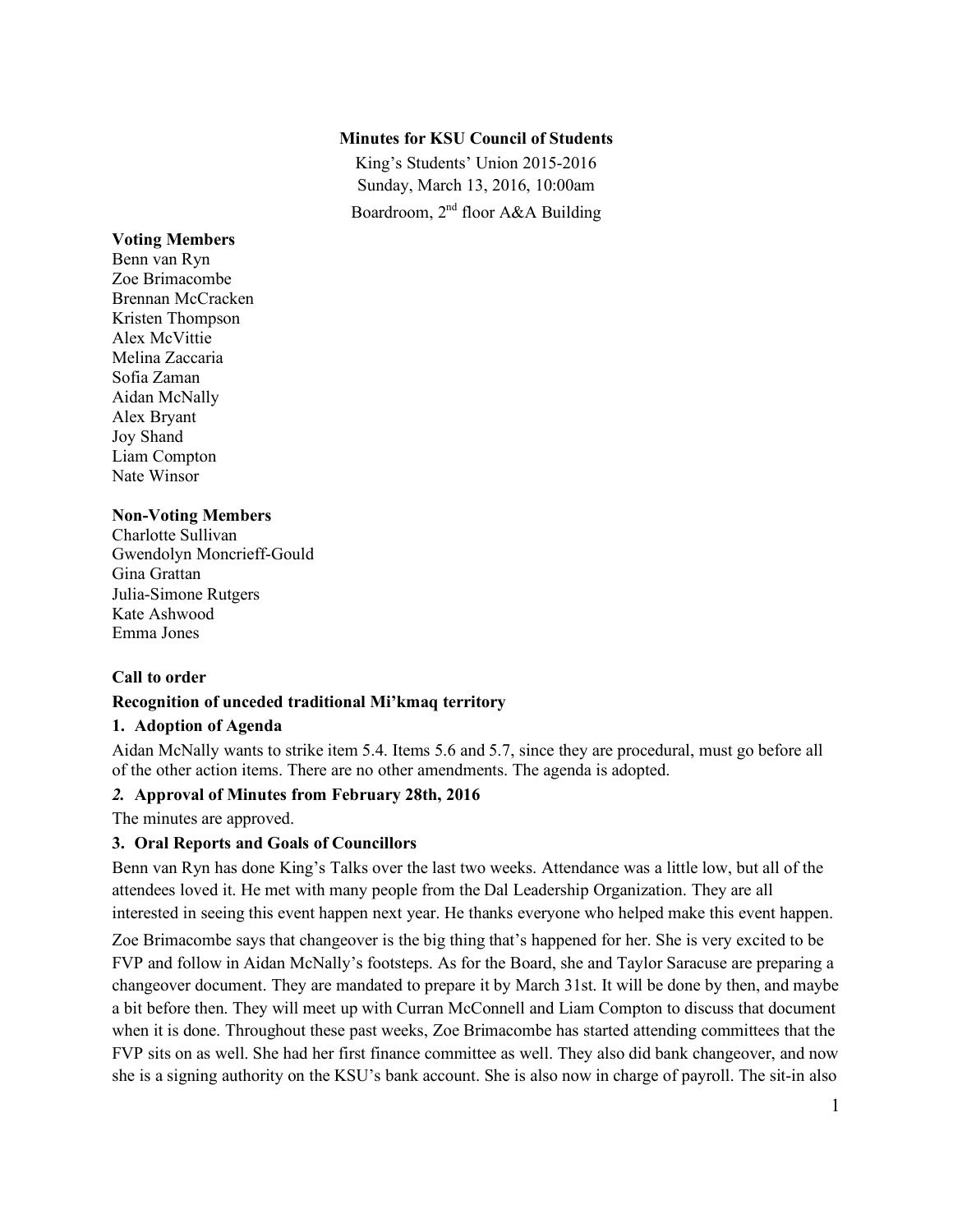happened at Kelly Regan's office to protest the tuition fee reset and the fact that Bill 114 hasn't been passed yet. Zoe Brimacombe says it was good. She called Kelly Regan and left her a message, which was a highlight. At the board meeting, she reported on the sit-in, on solidarity with the Herald, and on the RISE conference that's happening at the national level. One of the things she wants to mention is that there will not be a second year of the wage freeze for faculty and staff, which is important and exciting. Zoe Brimacombe made sure to bring up at the meeting that the Board is willing to do things that improve the community. Alex Bryant clarifies that we are in solidarity with the Herald's workers, not the Herald.

Brennan McCracken has been busy with changeover with Alex McVittie, whom he describes as a joy and a delight. He has been meeting with Neil Cooper, Stephanie Boudreau, and Alex Doyle. There are exciting things coming up in terms of facilities jobs this summer. Like Zoe Brimacombe, he was also on the inside of the sit-in at Kelly Regan's office. It was an inspiring and successful action that he is proud to have been a part of. He thanks the current executives and Board of Governors reps so much and is happy to have worked with them this year.

Kristen Thompson says lots has happened in the King's community. King's students took to the Chronicle Herald with the typographical union this time around. They are still fighting against the Herald. The Watch had their executive elections a few days ago and she is excited, saying that the new team is great. Emma Jones is leaving, but her replacement seems great as well.

Melina Zaccaria says that over the last week, many conferences have happened. She went to the DASSS conference yesterday, which was very interesting. She wasn't able to attend the EMSP conference but heard it also went well. Melina Zaccaria has been working with Hinge, and reviewing many papers for Canon, which is a journal on marginalized voices in academia. Dalhousie has pretty much given out all of their funding for the year.

Nate Winsor apologizes for missing the last few meetings since he was stuck on flights and in conferences. He quickly wants to mention that he's planning an Ask an Upper Year event, for students at King's and in science to eat snacks and answer first years' questions who are doing course selection right now. The timetable came out last week and course registration is on March 22nd. Meet a Scientist won't happen this year since there are not enough weekends left. He's considering doing a zine for frosh about FYP Science. He wants to do that before the first years come in this fall. The Dal Science Society meetings have also been going well. Tomorrow's meeting has been cancelled. Last Monday there was a meeting with Dal Science Society candidates, and he talked to all these science students as well as tuition, etc. Everyone had good ideas and was keen on good communication.

Liam Compton has been doing a ton of changeover stuff. He went to a Board meeting and joined the Senate Disciplinary Committee. As far as the DSS goes, they've been doing Life Chats. Day student societies come and have tea in the Wardroom. They also hosted a Tenants' Rights Workshop. They hope to get elections started next week, although they have hit a bump in the road with that.

Joy Shand says it's been a busy past couple of weeks. She went to the rally for Reject the Reset and says it was a good time. She went to the Campus Master Planning meeting on March 3rd and edited the plan. Her main contribution was a suggestion to include something on how the focus and goal of this plan was the comfort and safety of students, not just risk management. As Liam Compton said, the Workshop went well. They have a little pamphlet out too, which is in the Wardroom. They met with Alex Doyle and Allie Fair to talk more about planning as well. Students are unclear right now on the plan, so they want to be better educated on what the plan is. A poster will be going up in the Wardroom regarding those kinds of details. Construction will start as soon as possible after the Wardroom closes. The construction companies will get on the job in April. They also went to the Mooseheads game on Friday, and 30 people came. It was a great time.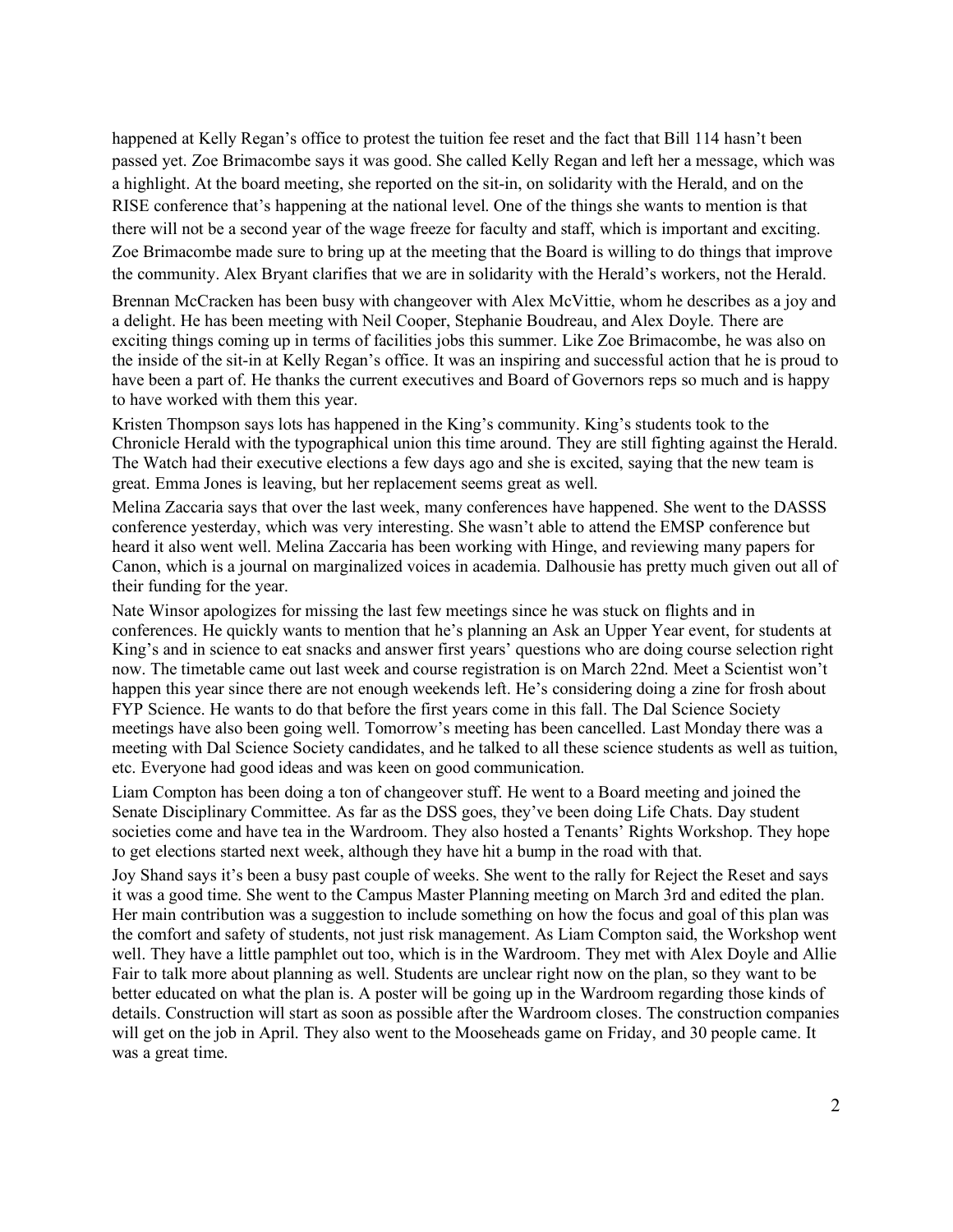Gwendolyn Moncrieff-Gould reads Taylor Saracuse's report. 109 students responded to his survey on open board meetings. Students also responded to the open ended question at the end. The results have been shared with the Board. He hopes that these results will be made public. Changeover has been smooth, and he and Zoe Brimacombe will finish their changeover document by March 18th. They have been including Aidan McNally in the process as well. The board meeting was generally uneventful, but the change for the faculty wage freeze was huge. The external review for the Chapel has also been put through. As a Union, we should reach out to the Chapel since these reviews often result in job cuts. He states that it has been an honor to be on Council and is happy to have worked with such great individuals and leaders. He praises the current exec and especially thanks Zoe Brimacombe for being a great partner in crime. He invites everyone over to dinner on March 19th.

#### **4. Reports of the Executive Committee (attached)**

4.1 Report of the President

There are no questions.

4.2 Report of the Vice-President (Student Life)

There are no questions.

4.3 Report of the Vice-President (Financial)

There are no questions.

4.4 Report of the Vice-President (External)

Alex Bryant will read Hannah Kaya's report, since she could not attend this meeting. There are no questions.

4.5 Report of the Vice-President (Communications)

Sofia Zaman gives the floor to Julia-Simone Rutgers, who says that they are doing a change to the website. They are considering doing focus groups to see what students want with regard to the website: better navigation and a focus on prospective students have been the biggest ones. There are no more questions.

### **5. Action Items**

5.1 BIRT the King's Poetry Society receive \$31.00 in contingent funding to purchase snacks for their meeting taking place Wednesday the 16th in the Wilson common room.

*Finance committee recommends approval.*

The King's Poetry Society are having a meeting and often put in a modest request for chips, cookies, pop, and juice. It sounds like a wild meeting. Aidan McNally loves this funding request. We move to a vote. The motion passes.

5.2 BIRT the Young Alexandra Society receive \$126.48 in contingent funding to purchase decorations and a cake for the Wardroom Birthday Party event on March 26th, 2016.

*Finance committee does not have a recommendation.*

Aidan McNally says that this request outlined the intent to co-partner with the Wardroom to host the Wardroom Birthday Party. This funding would be to purchase the cake and decorations like glow sticks, party hats, and streamers. This is a \$50 cake from Sobeys. It sounds like fun. Finance committee doesn't have a recommendation because they were unsure about how YAS fits in with an event like this, but after talking with the Wardroom and YAS, Aidan McNally says that her understanding is that YAS does one last event and throws its name out there in support of this event. If this can help both the Wardroom and act as a promotional event for YAS, it is a worthwhile event to fund. We move to a vote. The motion passes.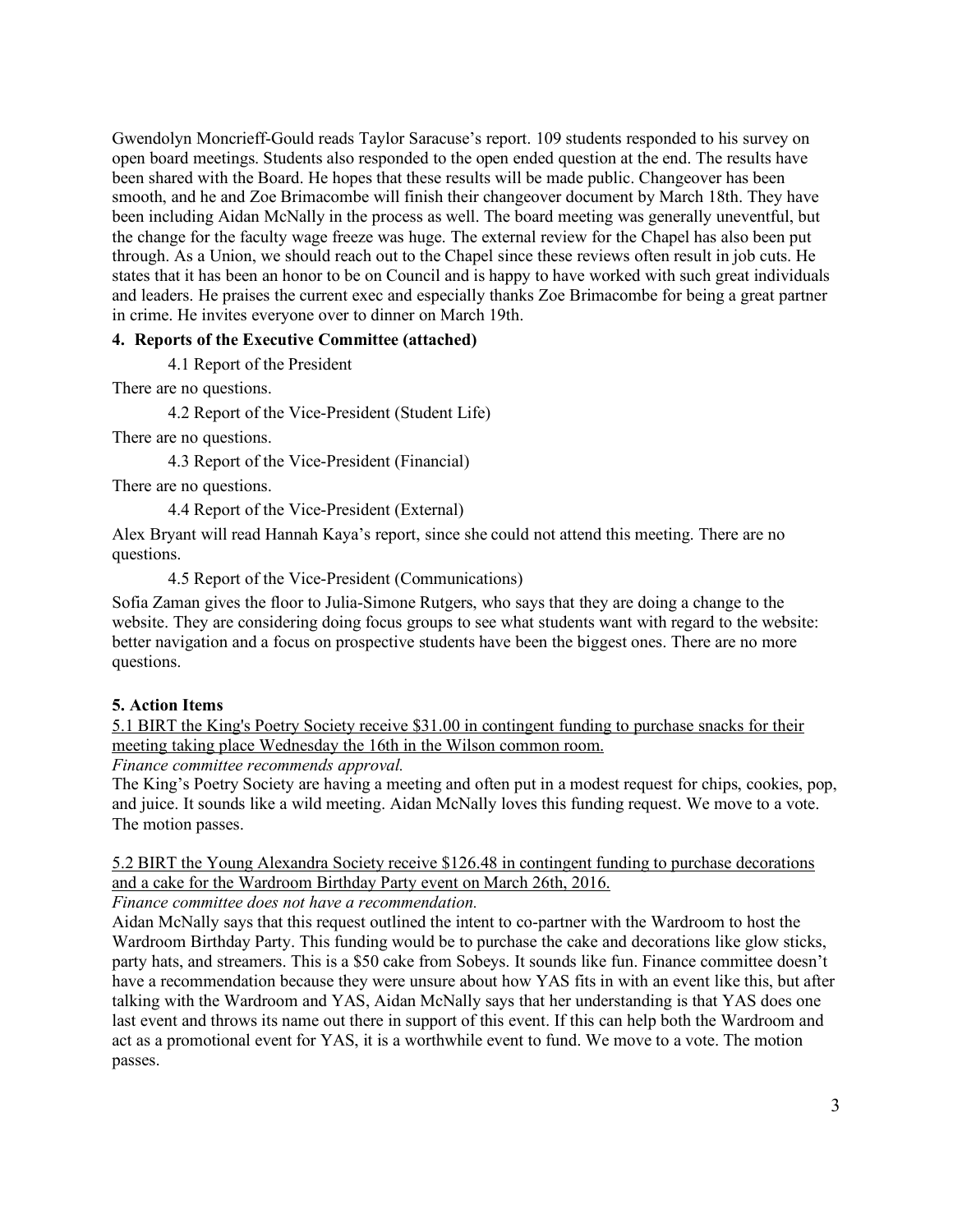### 5.3 BIRT the CSP Society receive \$388.16 in contingent funding to host a thesis defense celebration event on March 18th in the SCR.

*Finance committee recommends approval.*

Aidan McNally says that this event is to celebrate the work that CSP students do in defending their theses over the next couple of weeks. This money includes a quote from Sodexo for one layer full slab chocolate cake that says "Congratulations", wine and cheese, vegetable and fruit trays, etc. They expect 16 to 18 students. Aidan McNally motions to amend the motion to put in contingent rather than non-contingent funding. She says this is because they might also get funding from the CSP department. We move to amend item 5.3. The amendment passes, and we're back to item 5.3. We move to a vote. The motion passes.

# 5.4 BIRT the CSP Society receive \$1018.98 in non-contingent funding to host the Hinge journal release party on April 1st, 2016 in the SCR.

*Finance committee does not recommend approval.*

5.5 BIRT the Women's Rugby Team receive a \$1000 travel bursary to help fund travel costs of their trip to Truro to participate in a rugby tournament the weekend of March 11-13th.

*Finance committee recommends approval.*

Aidan McNally has been in contact with the team about this event, and have been talking for about three weeks. The timing was very much due to the date of council, so there are no questions about retroactive funding here for this travel bursary request. The athletic department could not fund this trip. This has a \$350 registration fee, \$268.48 in car rentals, the hotel cost contingent on attendance (\$873 to \$1200). Aidan McNally's understanding is that 10 players are attending as we speak. There is also gas budgeting. The total cost will be more than \$2000. Some proactive things the team has done include fundraising initiatives. Given that they have only given out 6 out of 20 travel bursaries this year, Aidan McNally has asked if every team player wants a \$100 travel bursary or if the whole team should just get \$1000. Finance committee was more interested in the latter so as to mitigate costs for the entire team. This is a great opportunity to support athletics students.

Zoe Brimacombe mentions that this is really the best way to go around this amount. She commends Finance Committee for this.

Sofia Zaman asks how many bursaries are left. Aidan McNally says there are four. We move to a vote. The motion passes.

5.6 BIRT Kristen Thompson be impeached from her position as Journalism Representative. *Moved by Gwendolyn Moncrieff-Gould.*

Alex Bryant motions to move in camera. We move in camera.

We move to a vote. The motion fails.

5.7 BIRT council accept Kristen Thompson's resignation from her position as Journalism Representative. *Moved by Gwendolyn Moncrieff-Gould.* We move to a vote. The motion fails.

# **6. New Business**

Aidan McNally wants to acknowledge that this is the last meeting for the current executive. She has many sappy things to say. She gives everyone a thank you for the work that they have done and congratulates them on their incredible work. She is sad to see them go.

Gwendolyn Moncrieff-Gould says this is the best Council she has ever worked with and she is so happy to have worked with everyone over this year and watched everyone grow as people.